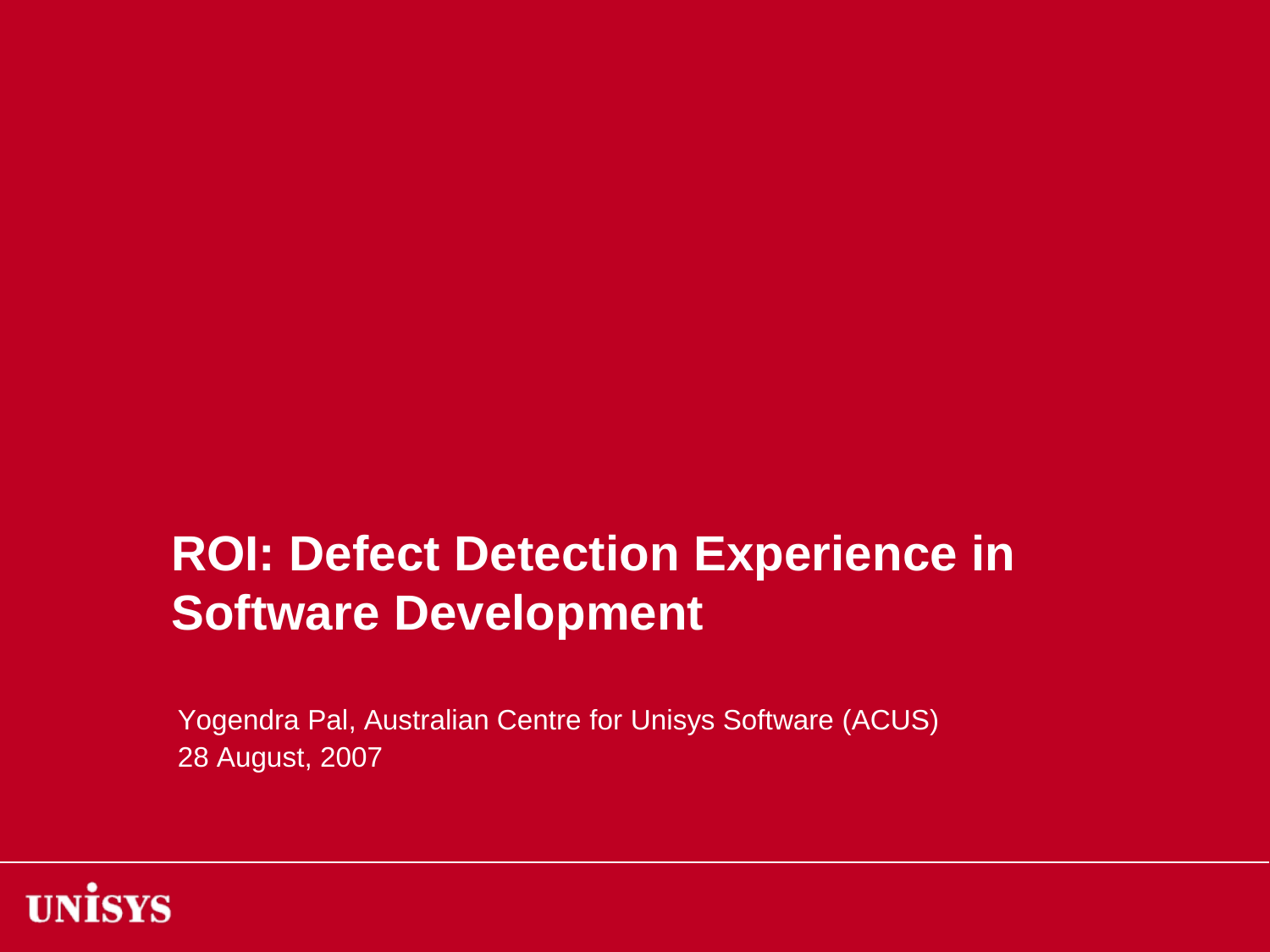### **Agenda**



- **Introduction to ACUS**
- **Our product**
- **Definitions: Peer Reviews and Inspections**
- **Inspection Process**
- **Implementation at ACUS**
- **The Results**
- **ROI**
- **Consequences of Inspections**

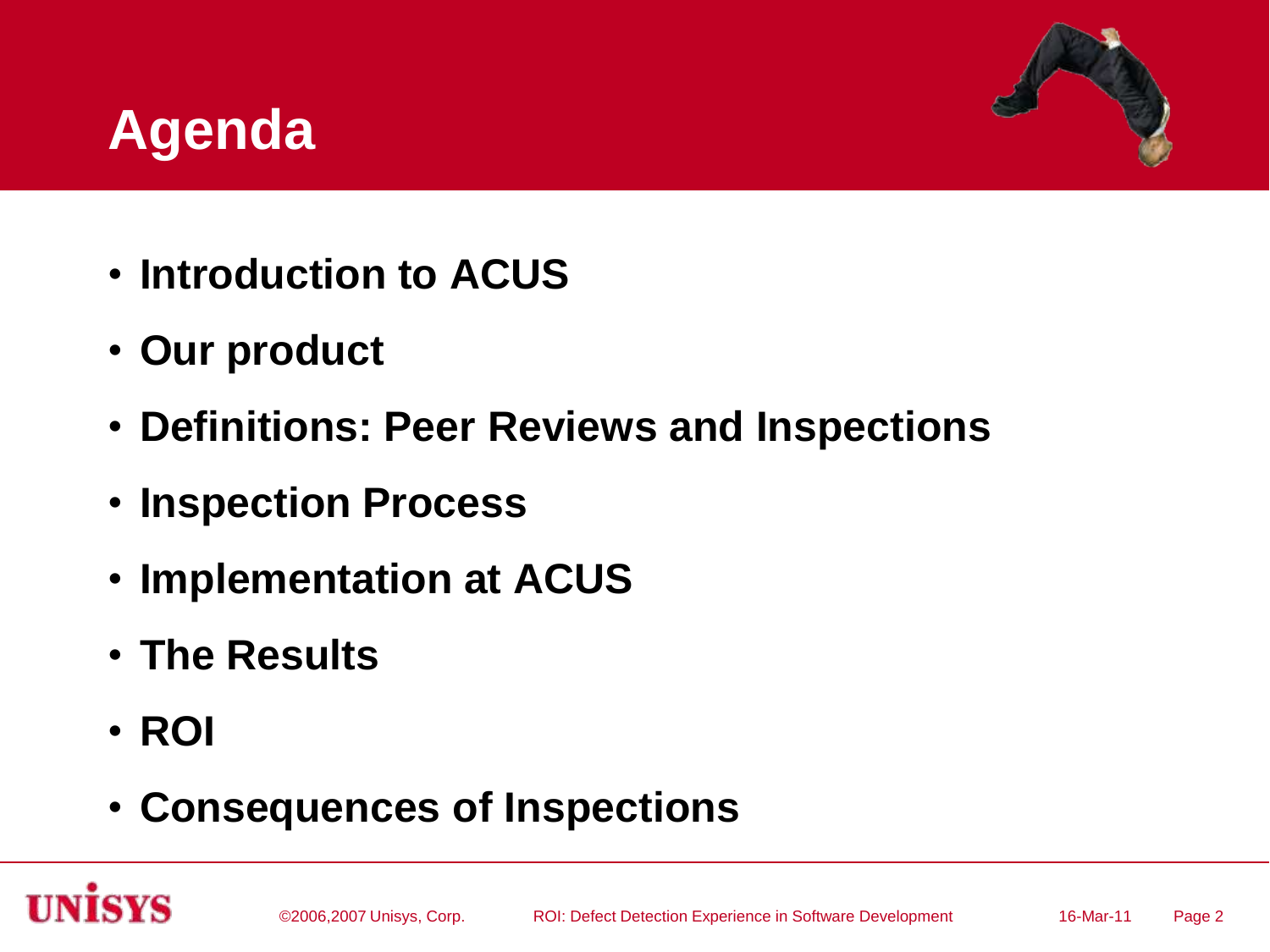### **Australian Centre for Unisys Software**

- **Software research, development and support arm of Unisys globally for the Enterprise Application Environment, Agile Business Suite product range and Legacy Modernization Tools & Services.**
- **One of the largest Software R&D organisations in Australia**
- **ACUS employs around 200 software engineers mainly based in Australia, India and China**
- **The only R&D Engineering Laboratory of Unisys outside USA**
- **ISO 9001 – 2000 and SEI CMM Level 2 accredited organization. Currently working at SEI – CMMI Level 3**

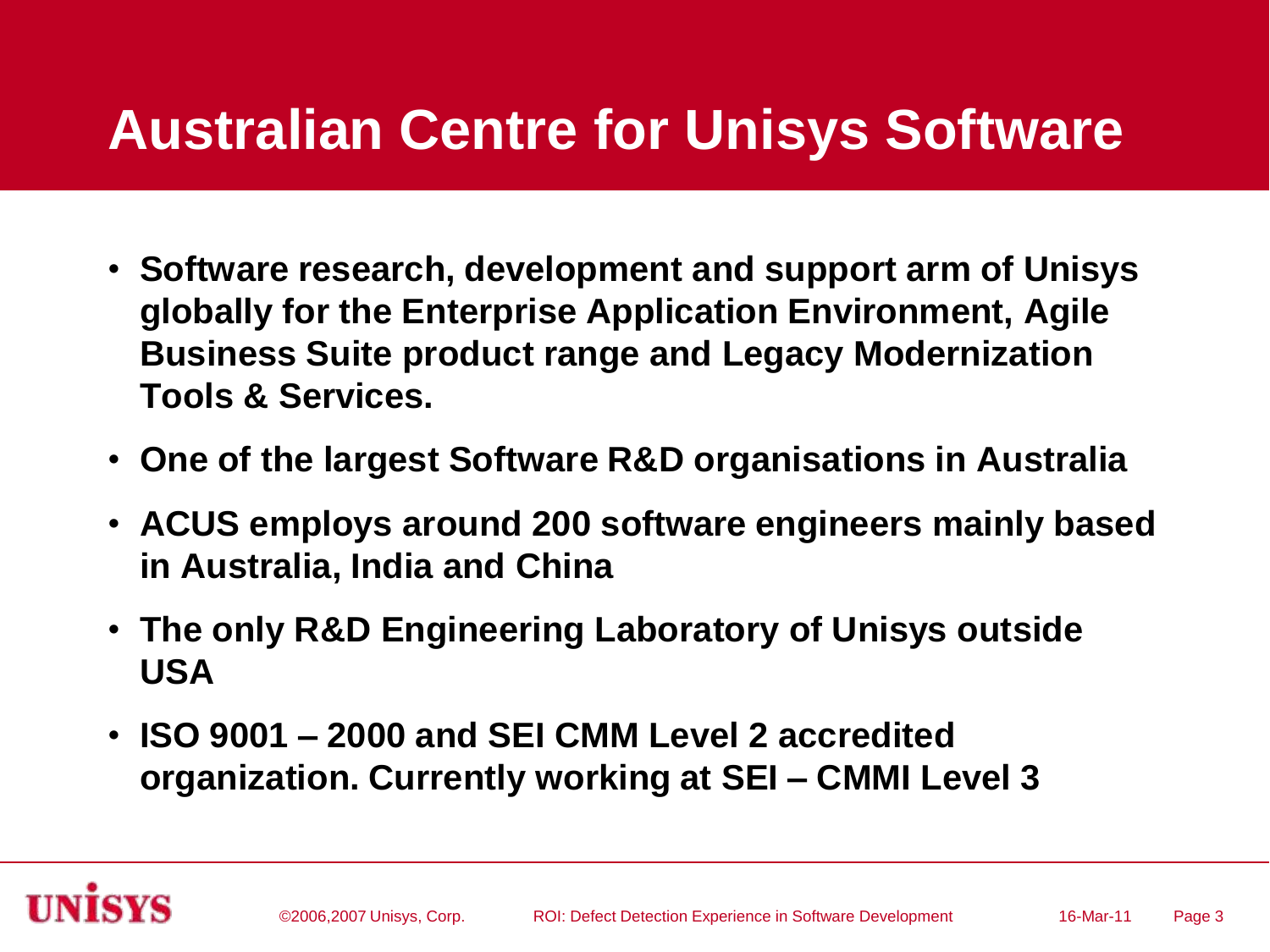## **What is Agile Business Suite?**

- Unisys-developed software product that is used to build business-critical, transactionoriented solutions using industry-popular and industry-standard technologies
- With Agile Business Suite, developers define the solution in high-level terms focusing on the business rather than the implementation aspects of the solution

**Optimized to build and** *maintain* **mission-critical, "bet your business" applications, in any line of business**

– **Public sector, financial, commercial, communications, etc…**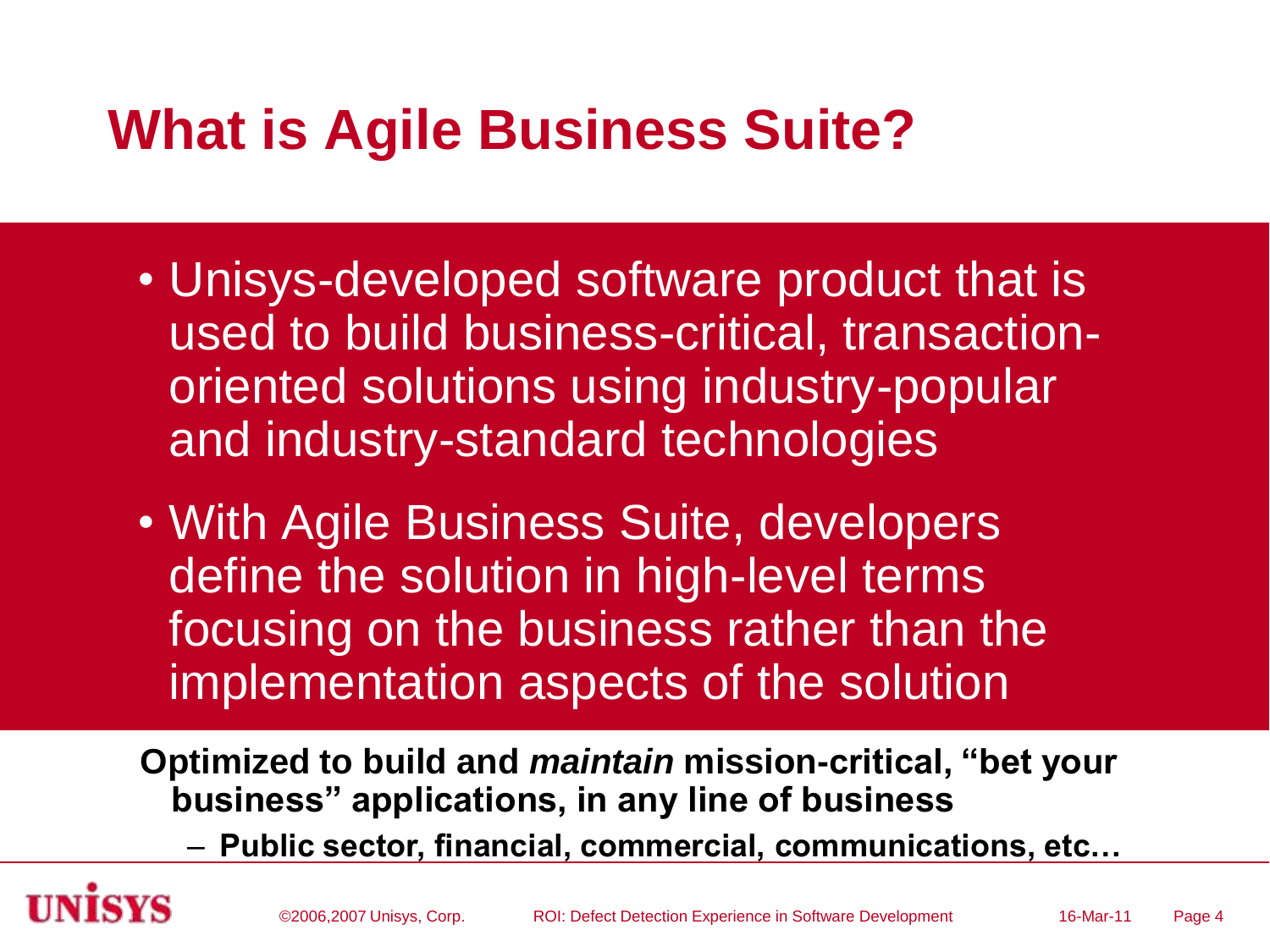# **Agile Business Suite**

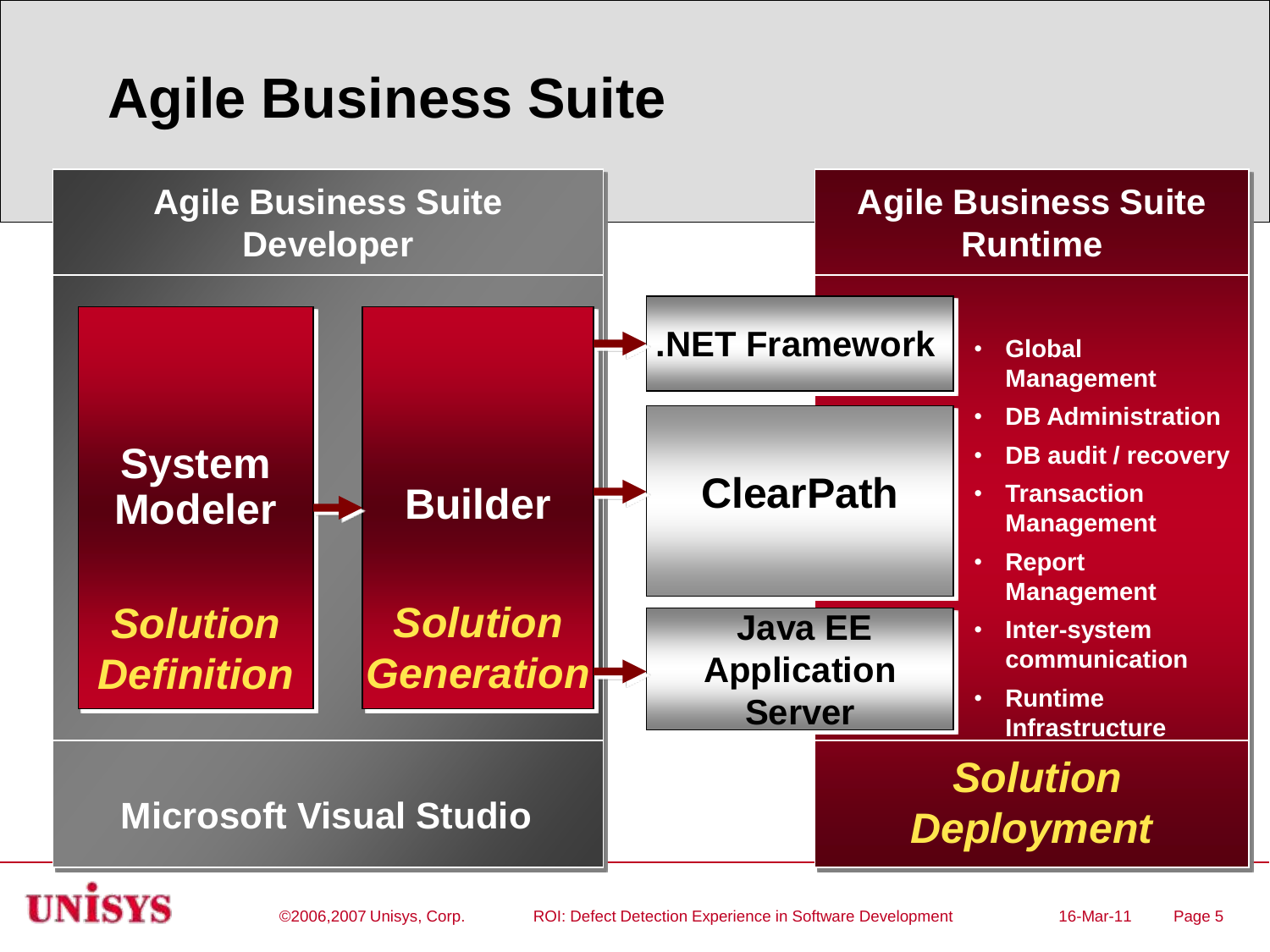## **World Class Customers**

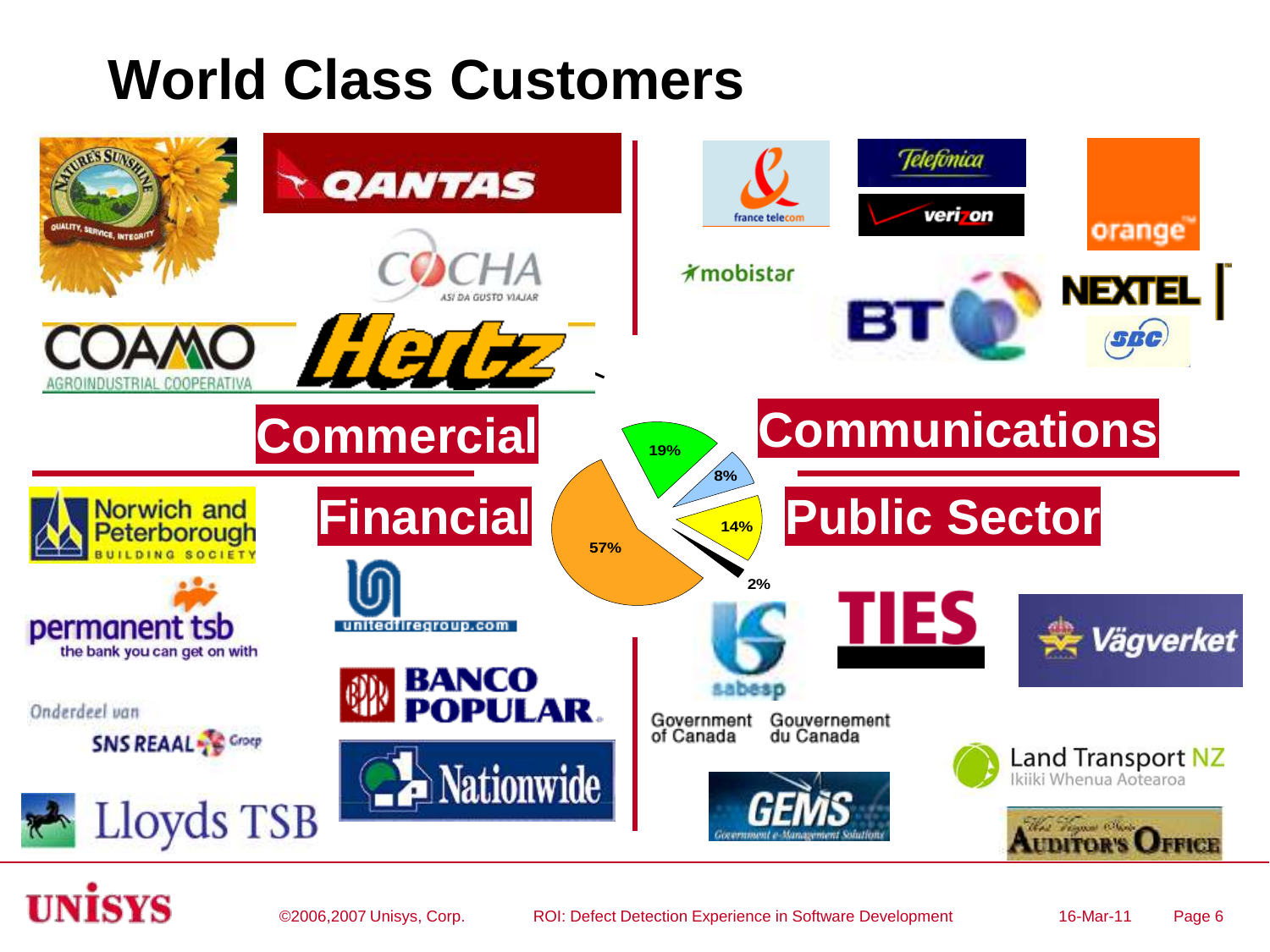### **The Inspection- FAGAN Defect Free Process**

- It's a form of PEER Review as per CMMI Process Area: Verification
	- **Review Definition**: "A process or meeting during which a software product is presented to project personnel, management, users, user representatives, customers or other interested parties for comment or approval" {IEEE Std 1 028- 1997}
- Michael Fagan's definitions:

**Reviews** improve/evolve /certify the work product of an operation

**Inspections** find and remove defects in the product, and reduce future defect injection through removing defects in the process.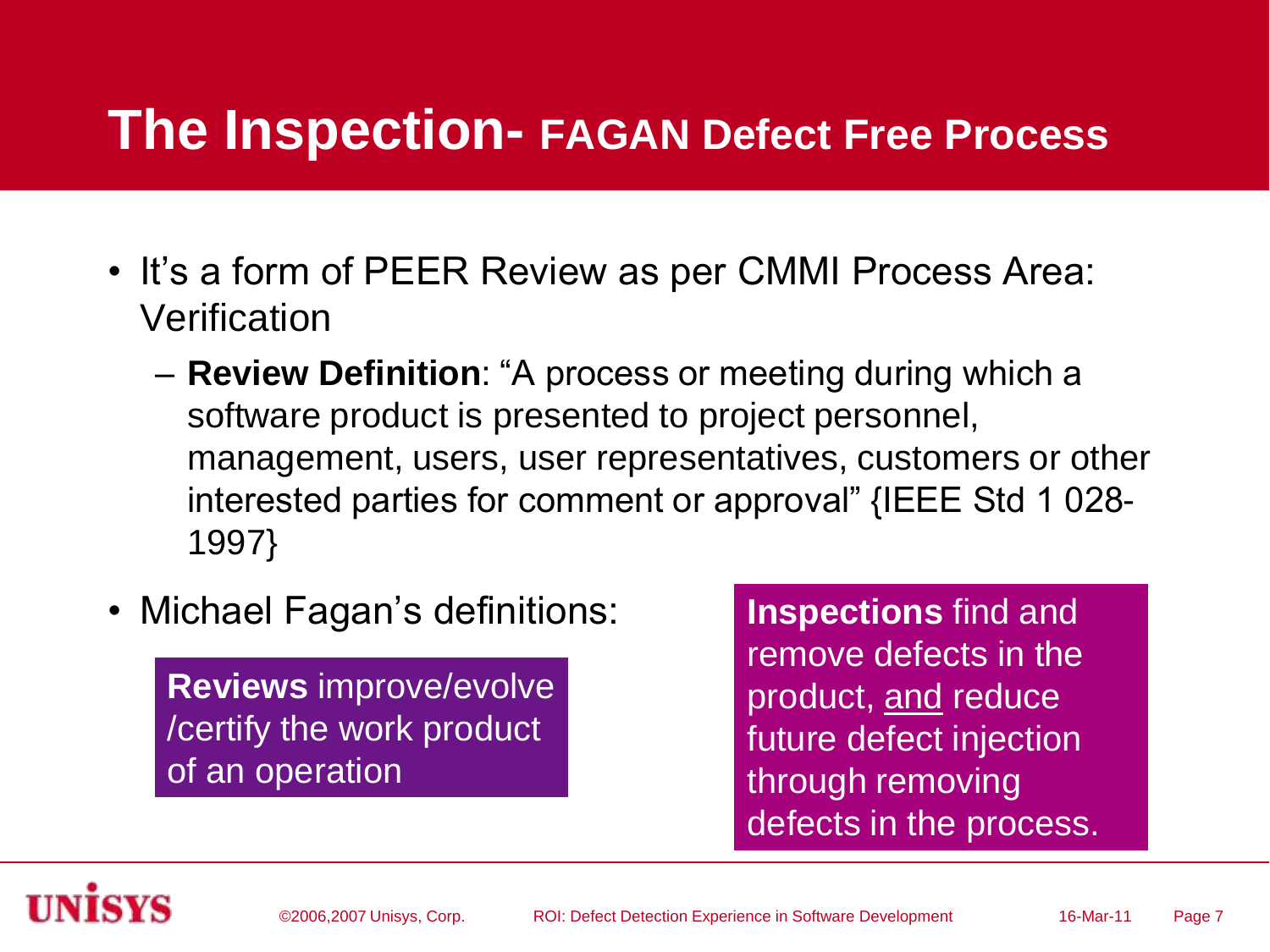### **Inspection Process**

• This is a seven stage process based on the FAGAN DEFECT-FREE PROCESS

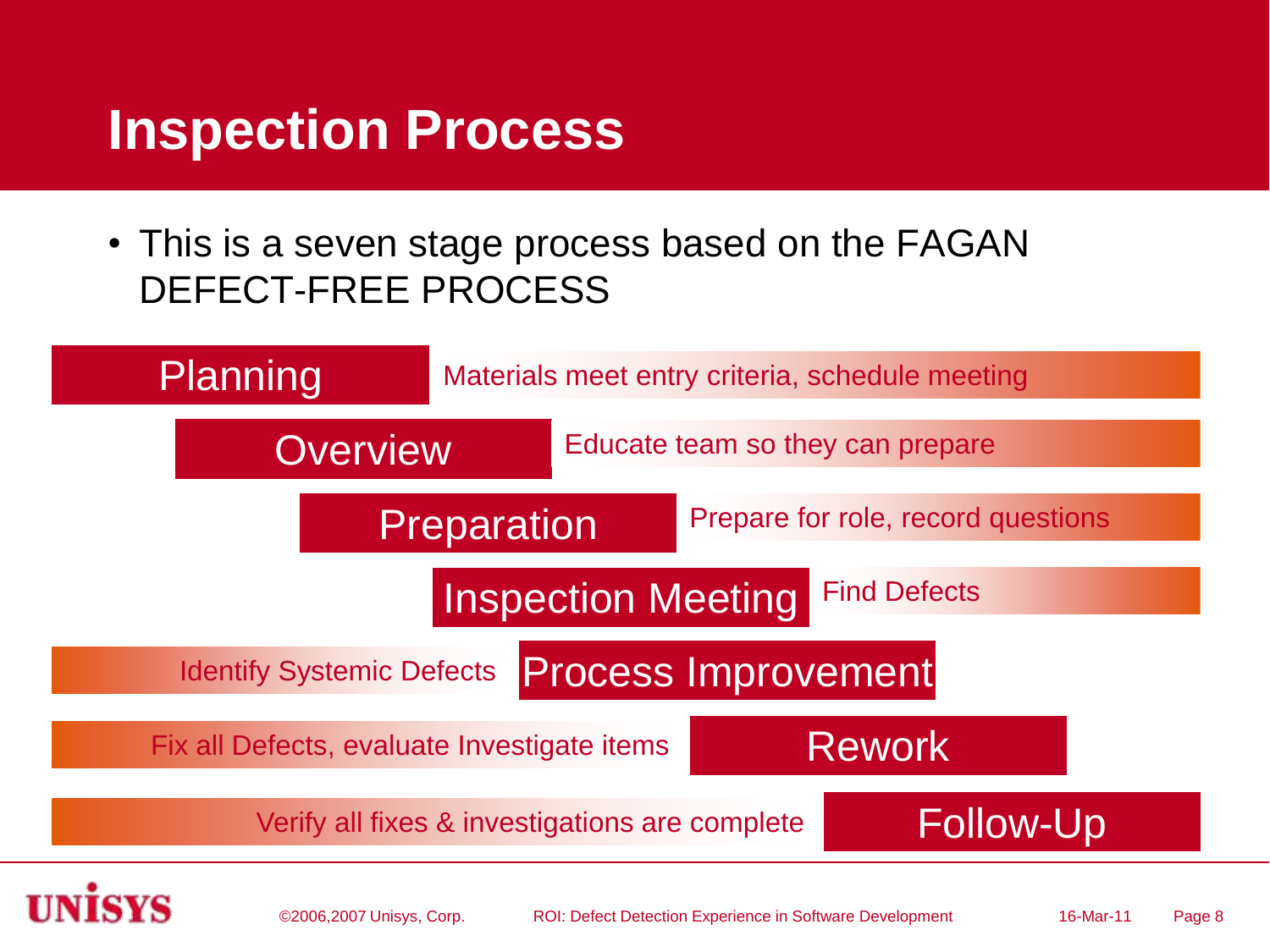### **Role Based Inspections**

| Moderator     | Lead, encourage, build team synergy<br>Record defect descriptions and severity                           |
|---------------|----------------------------------------------------------------------------------------------------------|
| <b>Author</b> | Active Inspector, find defects                                                                           |
|               | Encourage finding of defects, Non-defensive<br>Paraphrase every statement of code or text                |
| Reader        | (Posture: "I am the new owner, let me explain")                                                          |
| <b>Tester</b> | Examine and question from a Tester's viewpoint<br>(Posture: "Can I write a test plan, cases to test it") |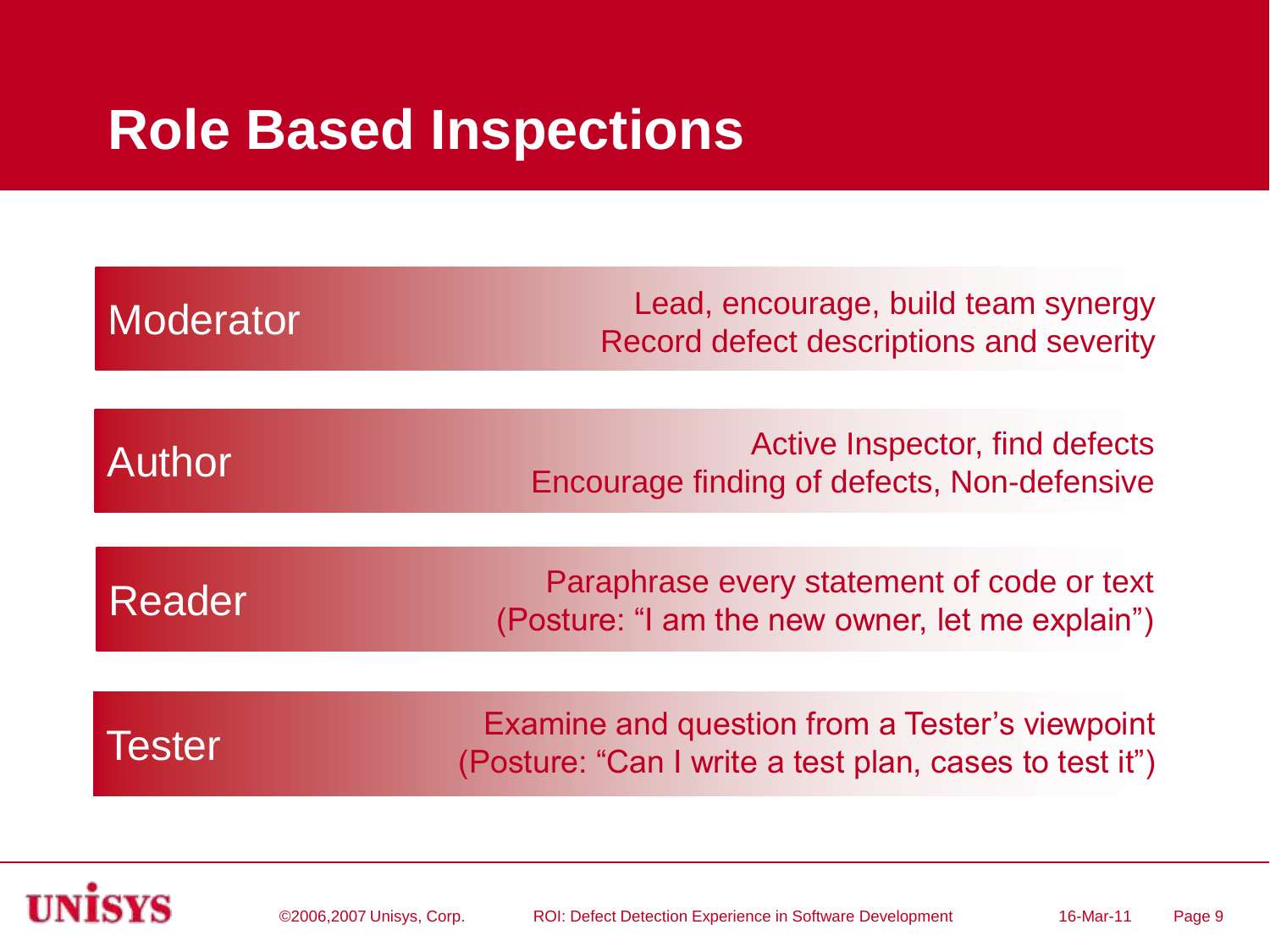### **Defect Definitions**

### **OPERATIONAL Defect**

**A condition that could cause operational failure or produce an unexpected result, if implemented as stated.**

**MINOR Defect** 

**A condition of bad workmanship, violation of standards or incorrect spelling that will not lead to operational failure**

INVESTIGATE Item

**Further investigation needed to determine if this item is a defect**

### SYSTEMIC Defect **Work process that leads to or causes defects in the product**

©2006,2007 Unisys, Corp. The ROI: Defect Detection Experience in Software Development 16-Mar-11 Page 10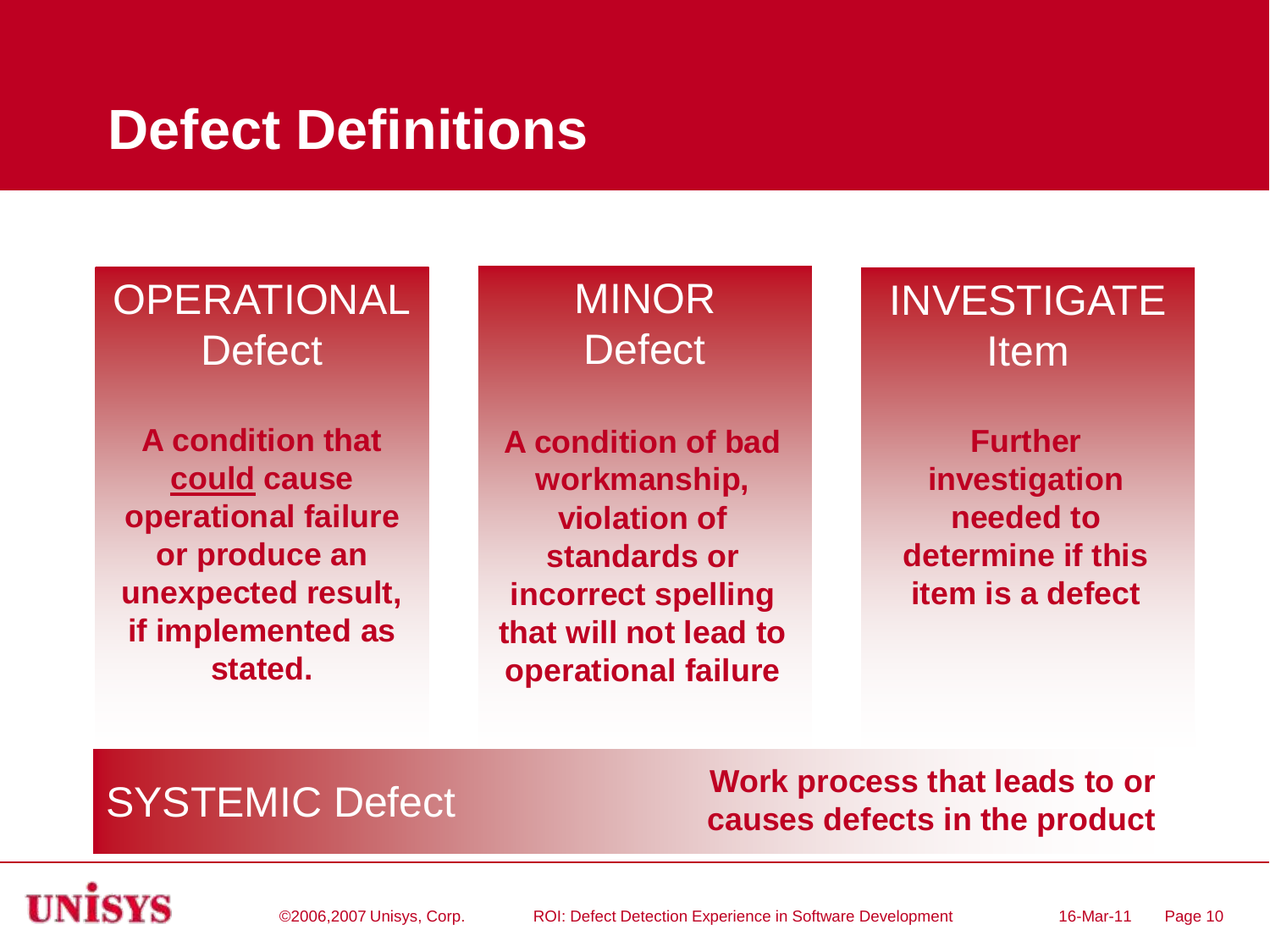### **Practice at ACUS**

- **Implemented for Requirements, Designs and Test Cases**
- **Code Inspections are underway, but data is not available**
- **24 inspectors are trained in the technique and process**
- **Training included most of the Engineering Managers and senior engineers**
- **Metrics are collected at the end of each Inspection**
- **Systemic Defects detected are handled by the SEPG/Engineering Managers**
- **All other defects are handled by the responsible engineer**
- **Team finds the practice very beneficial (once we got over the initial jitters) – excellent buy-in**

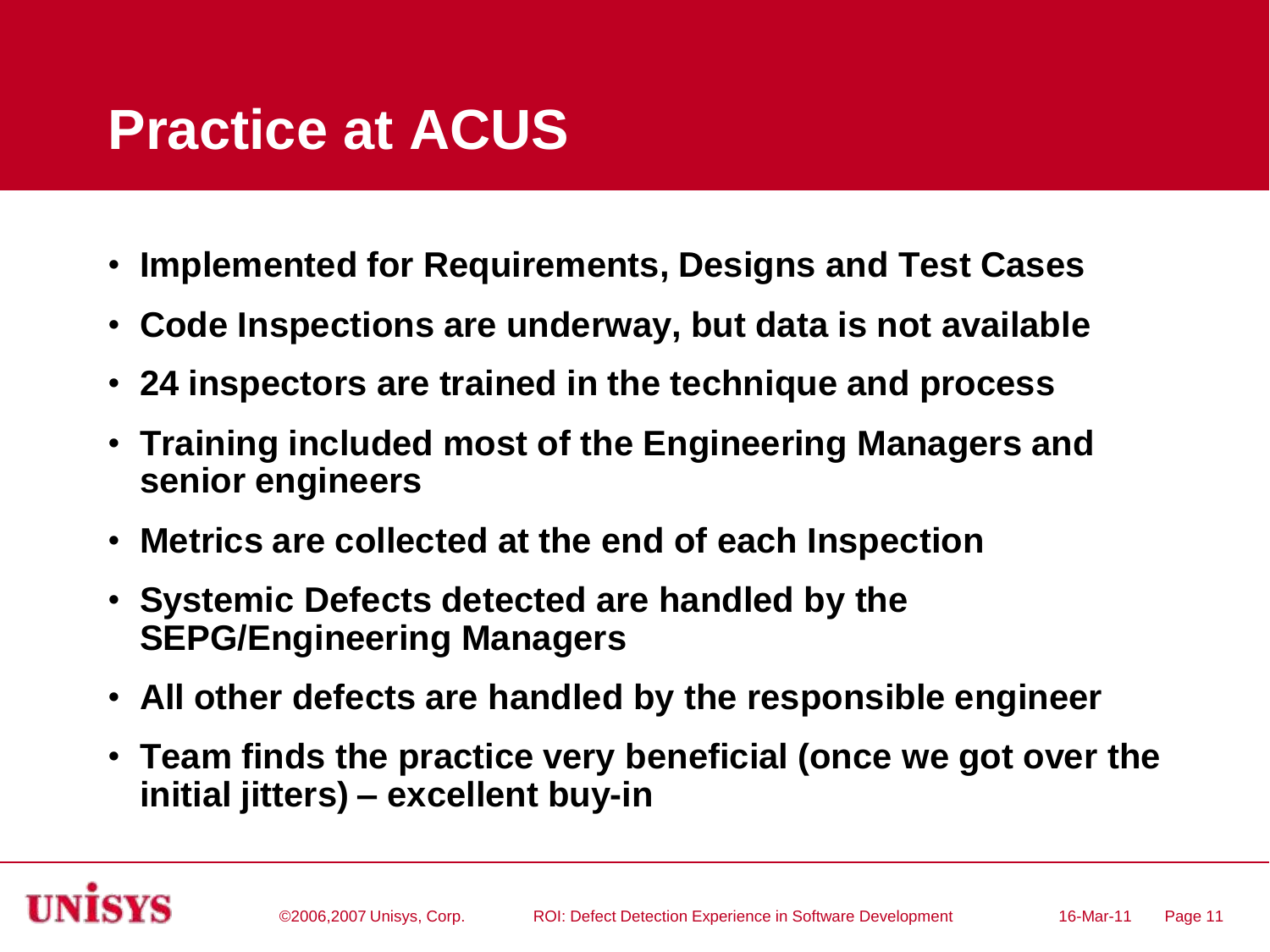### **Inspection Results – Cost of Inspection**

| Man hours per<br>inspection             | Number of<br><b>Inspections</b> | <b>Total Time for Inspection and forecast</b><br>rework |                          |                  |  |
|-----------------------------------------|---------------------------------|---------------------------------------------------------|--------------------------|------------------|--|
| event cycle<br>$=$ $\overline{ }$<br>21 | (count)                         | Inspection<br>(hours)                                   | <b>Rework</b><br>(hours) | Total<br>(hours) |  |
| <b>Requirements</b>                     | 13                              | 273                                                     | 151                      | 424              |  |
| Design                                  | 16                              | 336                                                     | 128                      | 464              |  |
| <b>Test</b>                             | $\overline{2}$                  | 42                                                      | 10                       | 45               |  |
| <b>Totals</b>                           | 31                              | 651                                                     | 289                      | 940              |  |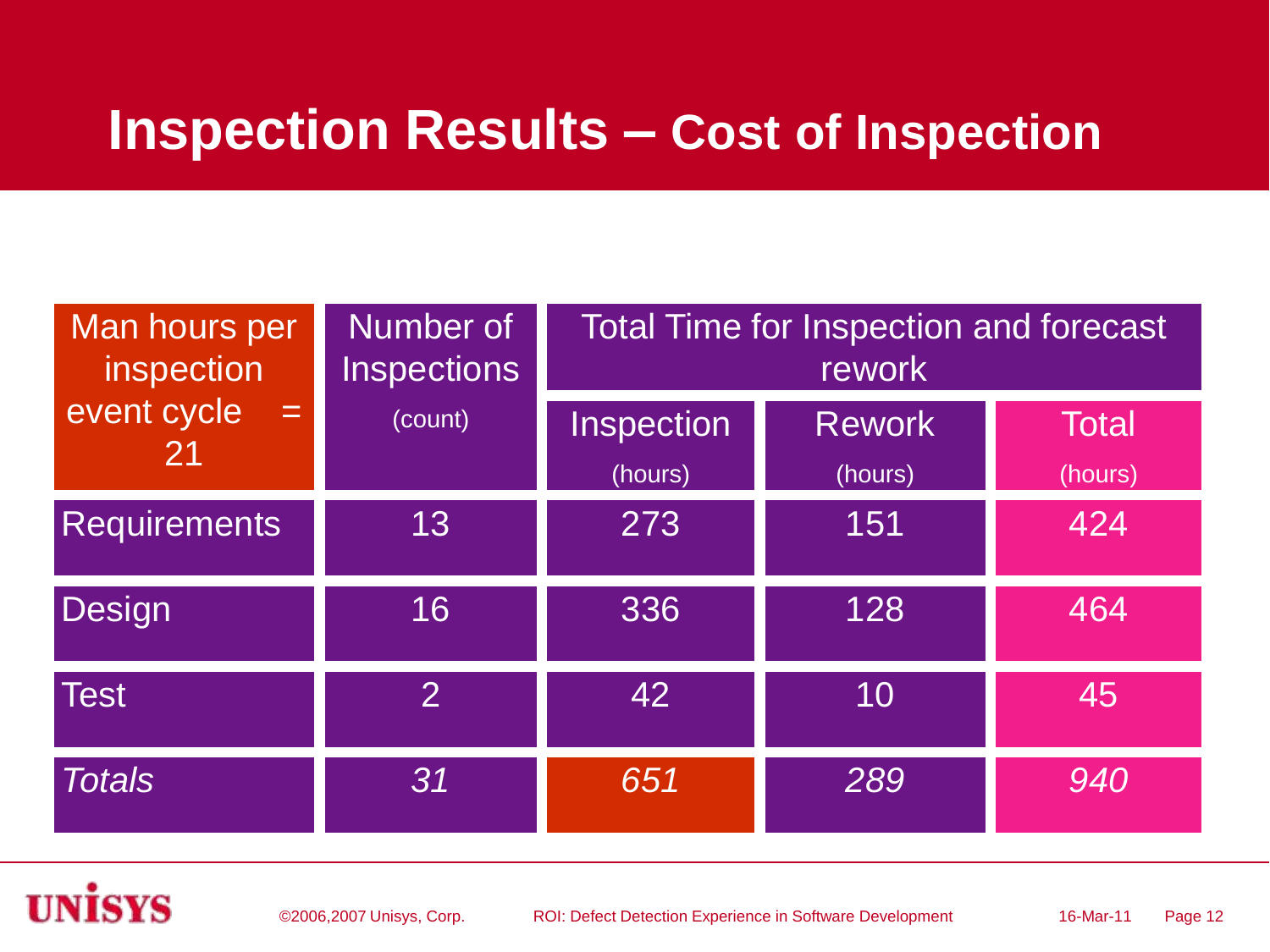### **Inspection Results- Total Defects Detected**

| <b>OP</b> defects<br>detected per<br>inspection<br>$= 16.7$ | <b>Total Defects Detected</b> |              |                    |       |
|-------------------------------------------------------------|-------------------------------|--------------|--------------------|-------|
|                                                             | <b>OPerational</b>            | <b>Minor</b> | <b>INvestigate</b> | Total |
| <b>Requirements</b>                                         | 255                           | 166          | 32                 | 456   |
| Design                                                      | 234                           | 183          | 31                 | 448   |
| <b>Test</b>                                                 | 30                            | 30           | 8                  | 68    |
| <b>Total</b>                                                | 519                           | 379          | 71                 | 972   |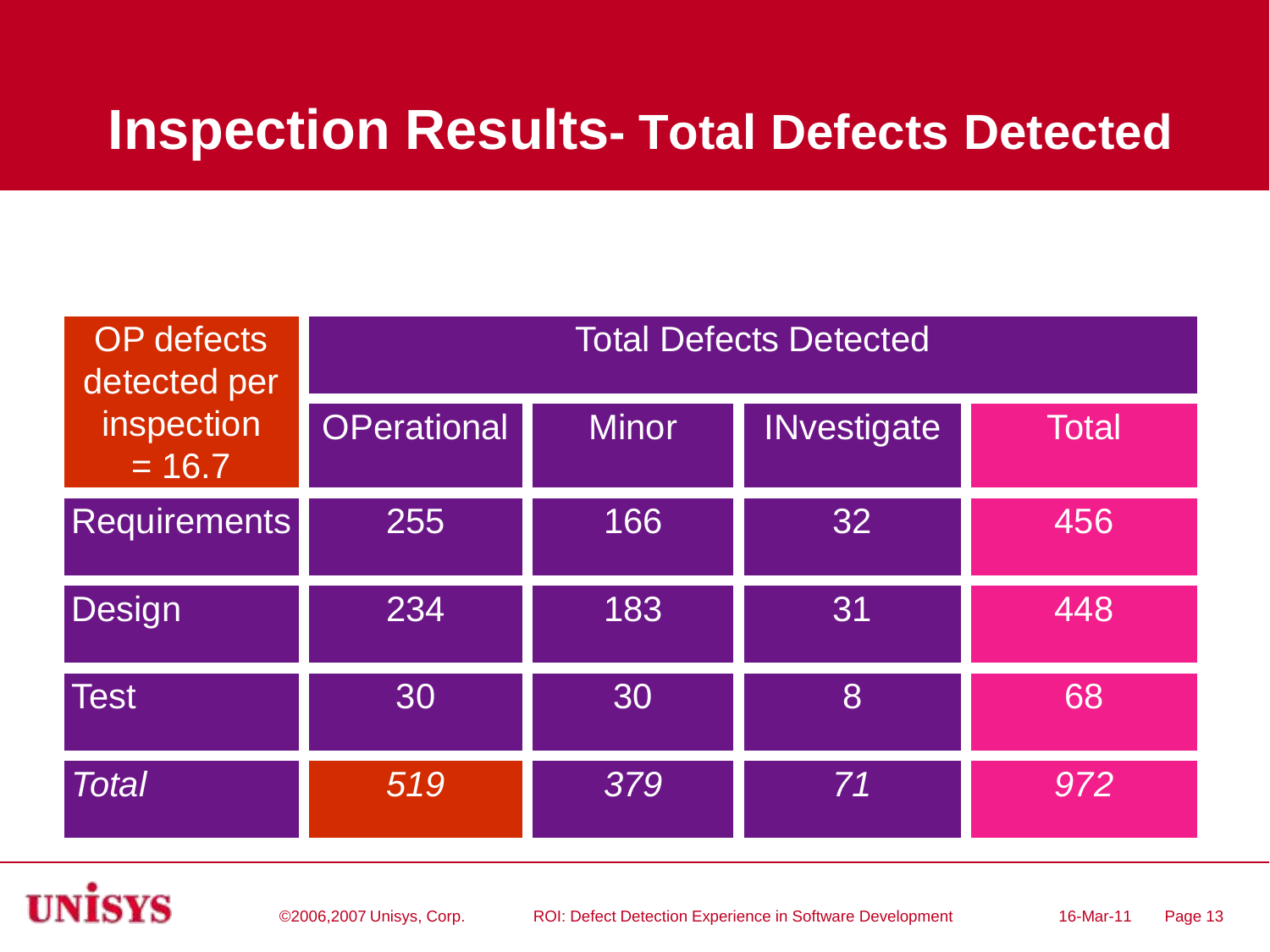### **Inspection Costs – Resulting Savings**

| Ave cost of                      | <b>Cost if slipped to Release Testing (hrs)</b> |              |                    |        |
|----------------------------------|-------------------------------------------------|--------------|--------------------|--------|
| repair of OP<br>$defect = 24.7h$ | <b>OPerational</b>                              | <b>Minor</b> | <b>INvestigate</b> | Total  |
| <b>Requirements</b>              | 6299                                            | 16.6         | 790                | 7105.6 |
| Design                           | 5780                                            | 18.3         | 766                | 6564.3 |
| <b>Test</b>                      | 741                                             | 3            | 198                | 942    |
| <b>Total</b>                     | 12819                                           | 37.9         | 1754               | 14611  |

|                     | <b>Nett Savings (hrs)</b> |              |                    |              |
|---------------------|---------------------------|--------------|--------------------|--------------|
|                     | <b>OPerational</b>        | <b>Minor</b> | <b>INvestigate</b> | <b>Total</b> |
| <b>Requirements</b> | 5785                      |              | 366                | 6151         |
| Design              | 5316                      |              | 302                | 5618         |
| <b>Test</b>         | 690                       |              | 146                | 836          |
| Total               | 11791                     |              | 814                | 12605        |

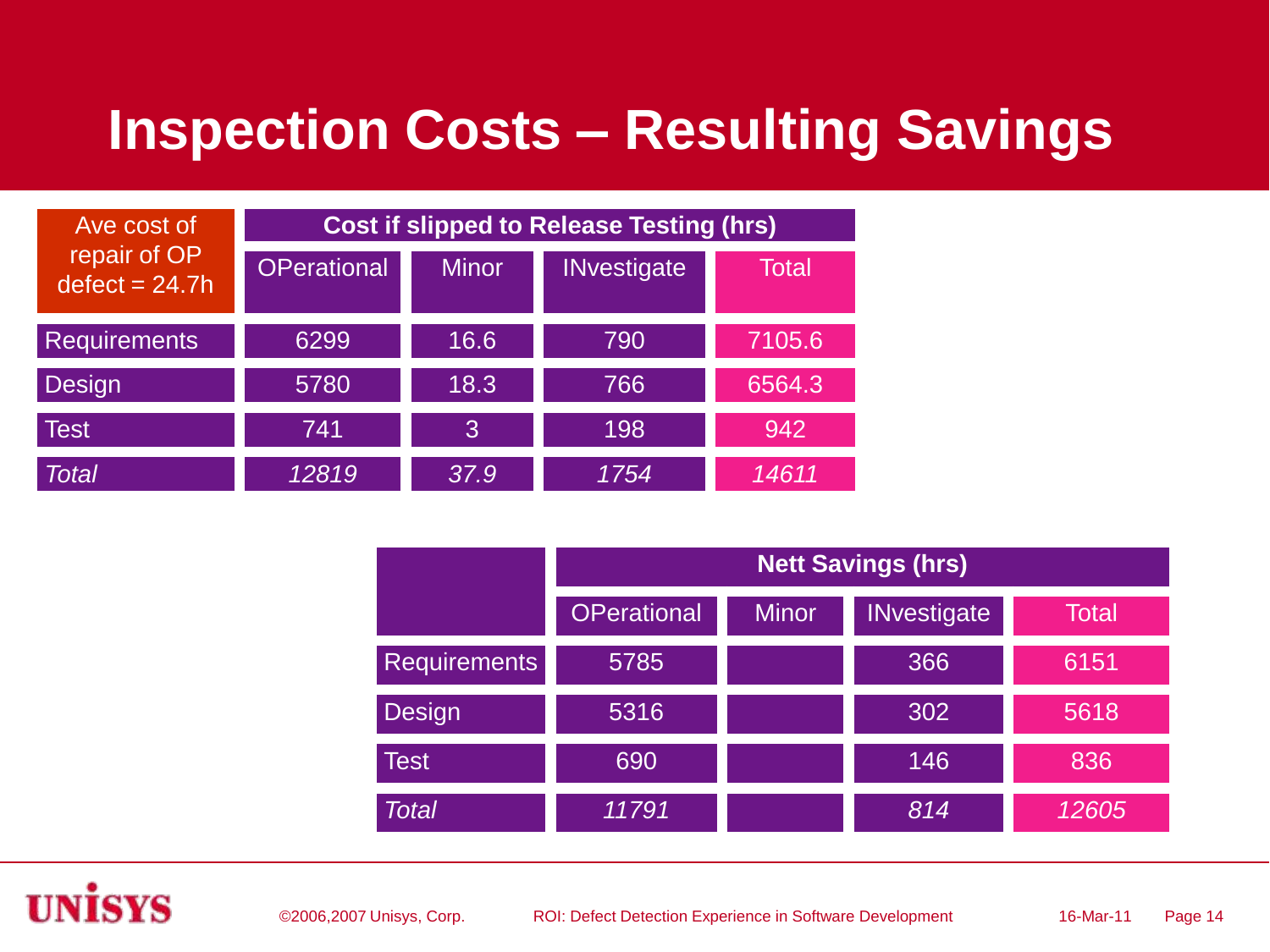### **Return on Investment**

| <b>Effort</b>                    |                        | <b>Schedule</b>                  |          |
|----------------------------------|------------------------|----------------------------------|----------|
| <b>Effort Spent</b>              | $\vert$ 0.53 man years | <b>Size of Team</b>              | 25       |
| Projected Saving   8.2 man years |                        | Additional Extension 0.25 months |          |
| <b>ROI</b>                       | 1:15.5                 | <b>Project contraction</b>       | 4 months |



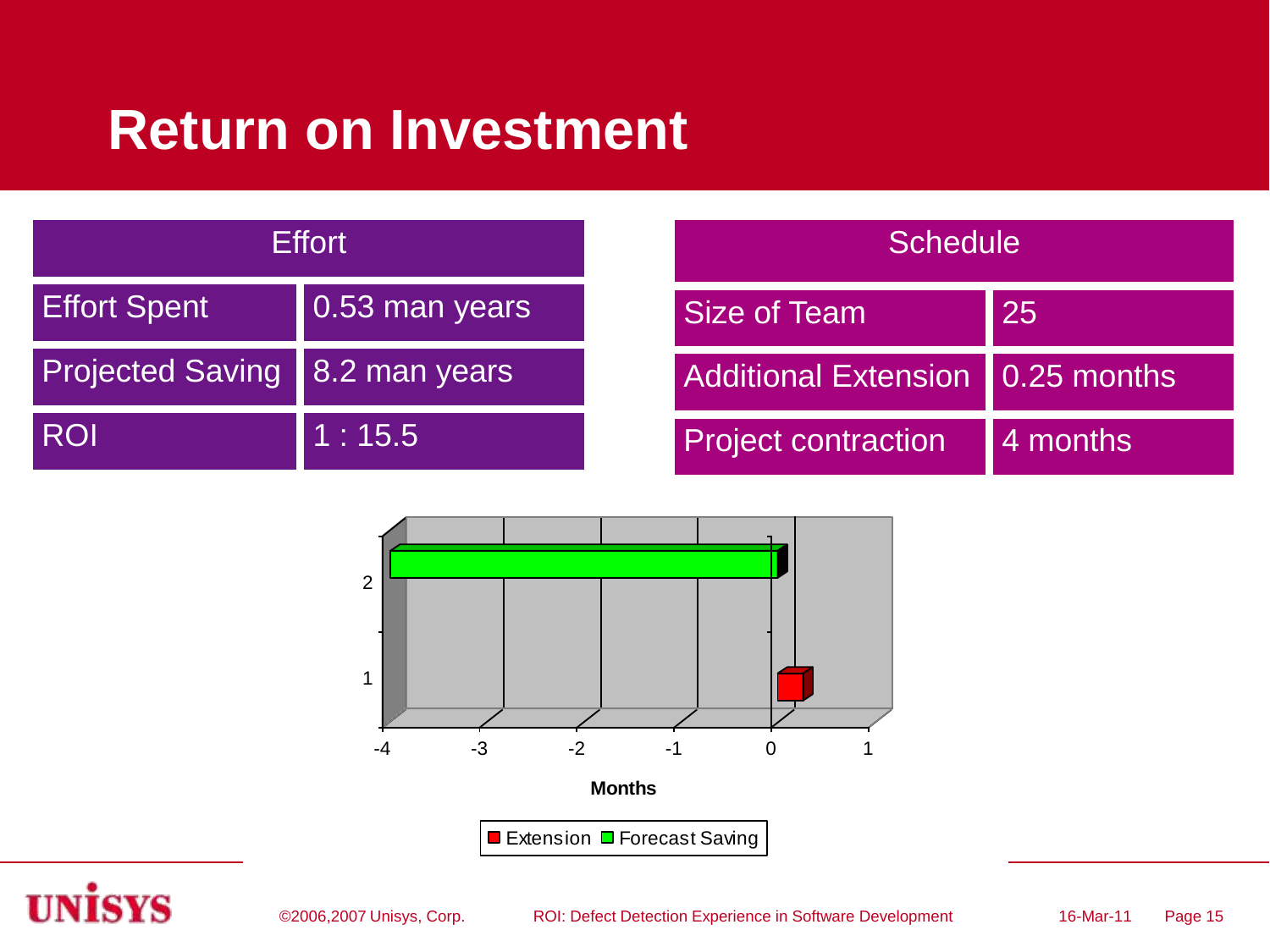# **ROI: Dollars**

| <b>Rates</b>                           |                                |                                           | \$1,800 |
|----------------------------------------|--------------------------------|-------------------------------------------|---------|
| <b>Defect</b><br>detection rate        | 0.9 defects/hr                 | \$1,800<br>\$1,600                        |         |
| <b>Projected Cost</b><br><b>Saving</b> | <b>US\$1.8m</b>                | \$1,400<br>US\$,000<br>\$1,200<br>\$1,000 |         |
| <b>Cost of</b><br><b>Training</b>      | US\$30k for<br>course          | $\Xi$ .<br>\$800<br>Cost<br>\$600         |         |
|                                        | US\$50k for<br>attendee labour | \$400<br>\$80<br>\$200<br>\$0             |         |
|                                        |                                |                                           |         |

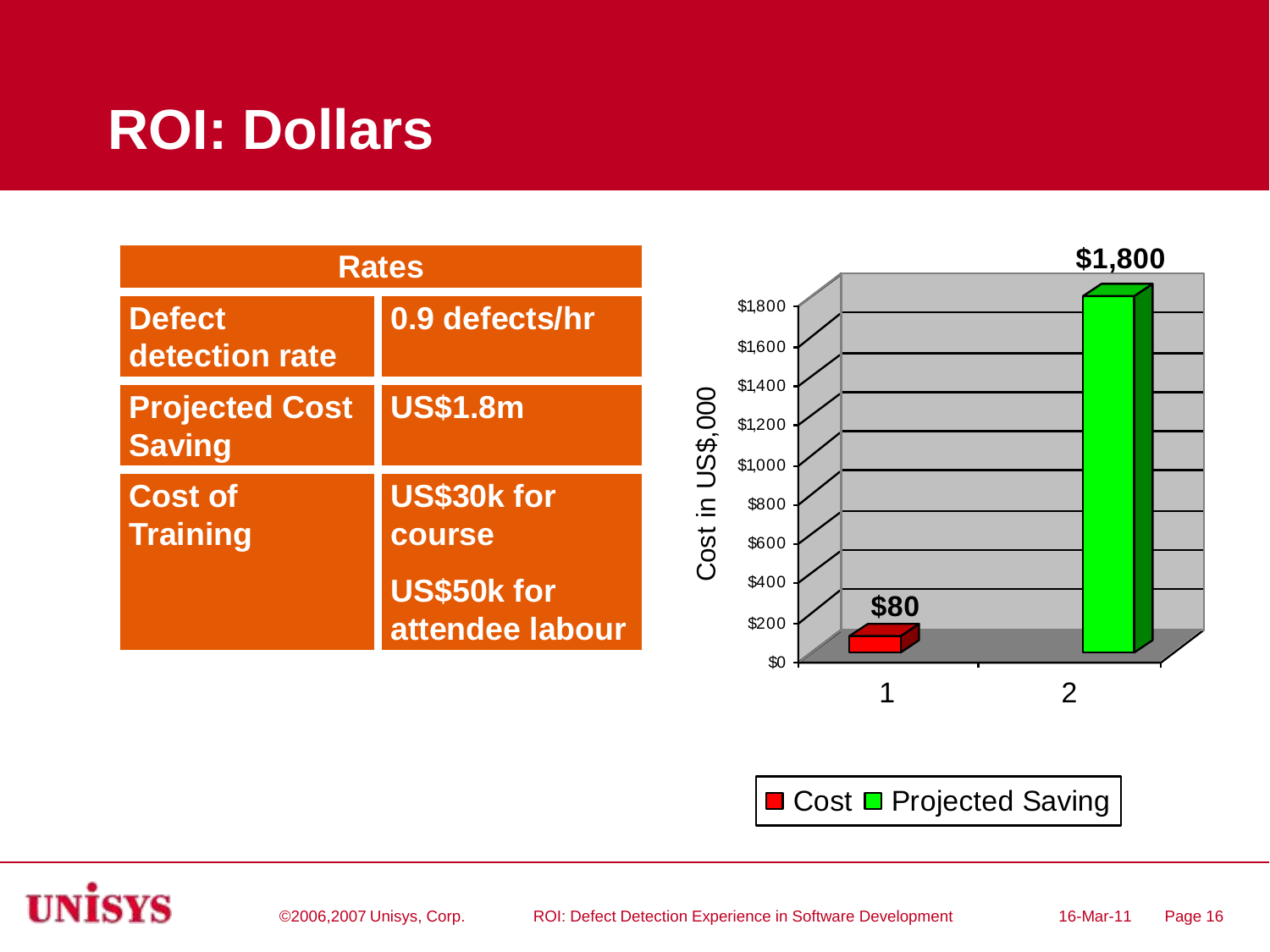### **Consequences of Inspections**

- **Product quality improvement**
- **Continuous process improvement for defect free development**
- **Defined entry and exit criteria for "Peer Reviews"**
- **Knowledge sharing and enhancement – increases domain knowledge of the team**
- **Improvement in team synergy and morale**
- **Encourages good design and coding practice (Fear Factor)**
- **Schedule compression without cost**
- **Measurable and tangible improvements immediately (abundance of metrics)**